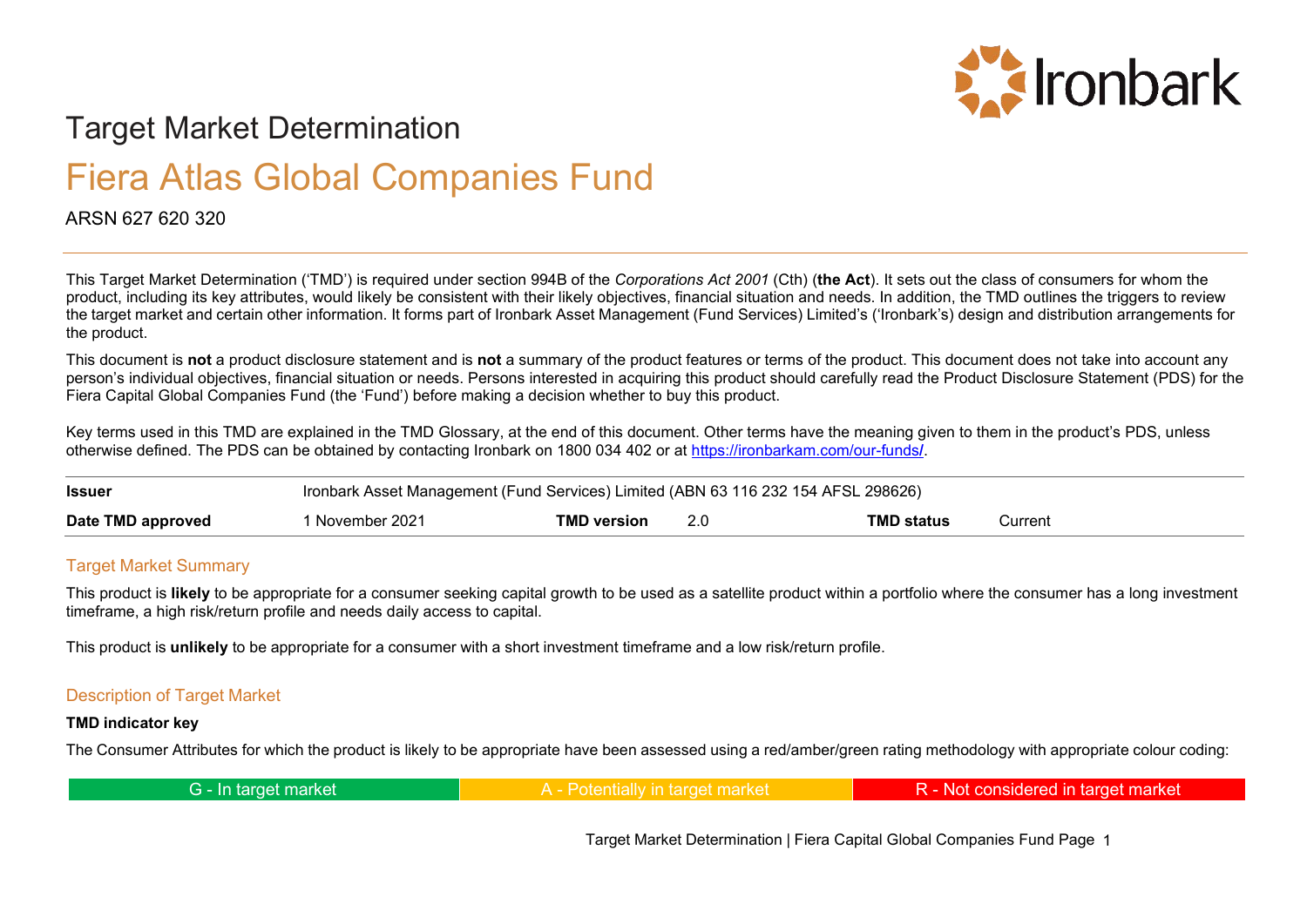#### **Instructions**

In the tables below, Column 1, Consumer Attributes, indicates a description of the likely objectives, financial situation and needs of the class of consumers that are considering this product. Column 2, TMD indicator, indicates whether a consumer meeting the attribute in column 1 is likely to be in the target market for this product.

A **green** rating means that the product's features and key attributes are likely to meet the corresponding consumer objective.

Generally, a consumer is unlikely to be in the target market for the product if:

- **one or more** of their Consumer Attributes correspond to a **red** rating, or
- **three or more** of their Consumer Attributes correspond to an **amber** rating.

#### **Investment products and diversification**

A consumer (or class of consumer) may intend to hold a product or managed account as part of a diversified portfolio (typically with an intended product use of satellite/small allocation or core component). In such circumstances, the product or managed account should be assessed against the consumer's attributes for the relevant portion of the portfolio, rather than the consumer's portfolio as a whole. For example, a consumer may seek to construct a conservative portfolio with a satellite/small allocation to growth assets. In this case, it may be likely that a product or managed account with a High or Very High risk/return profile is consistent with the consumer's objectives for that allocation notwithstanding that the risk/return profile of the consumer as a whole is Low or Medium. In making this assessment, distributors should consider all features of a product (including its key attributes).

| <b>Consumer attributes</b>        | <b>TMD Indicator</b> | Product description including key attributes                                                                                                                                                                               |  |
|-----------------------------------|----------------------|----------------------------------------------------------------------------------------------------------------------------------------------------------------------------------------------------------------------------|--|
| Investment objective              |                      |                                                                                                                                                                                                                            |  |
| Capital Growth                    | G                    | The Fund seeks to deliver a compound rate of return greater than 10% per annum, after fees and costs, with a                                                                                                               |  |
| <b>Capital Preservation</b>       | A                    | lower risk of capital loss than broader global equity markets, over the long term (typically 5 to 7 years).                                                                                                                |  |
| <b>Capital Guaranteed</b>         | $\mathsf{R}$         |                                                                                                                                                                                                                            |  |
| Income Distribution               | $\mathsf{R}$         |                                                                                                                                                                                                                            |  |
| Intended product use              |                      |                                                                                                                                                                                                                            |  |
| Solution/Standalone (75-100%)     | R                    | The Fund adopts a high conviction, long-only stock picking approach that invests in listed shares of 25-35<br>companies around the globe, which aims to offer investors capital growth, global diversification and capital |  |
| Core Component (25-75%)           | $\mathsf{A}$         | preservation.                                                                                                                                                                                                              |  |
| Satellite/small allocation (<25%) | G                    | Portfolio diversification is Medium.                                                                                                                                                                                       |  |
| Investment timeframe              |                      |                                                                                                                                                                                                                            |  |
| Short ( $\leq$ 2 years)           | R                    | The suggested minimum investment timeframe is 7 years.                                                                                                                                                                     |  |
| Medium ( $2 \leq 8$ years)        | G                    |                                                                                                                                                                                                                            |  |
| Long $(> 8$ years)                | G                    |                                                                                                                                                                                                                            |  |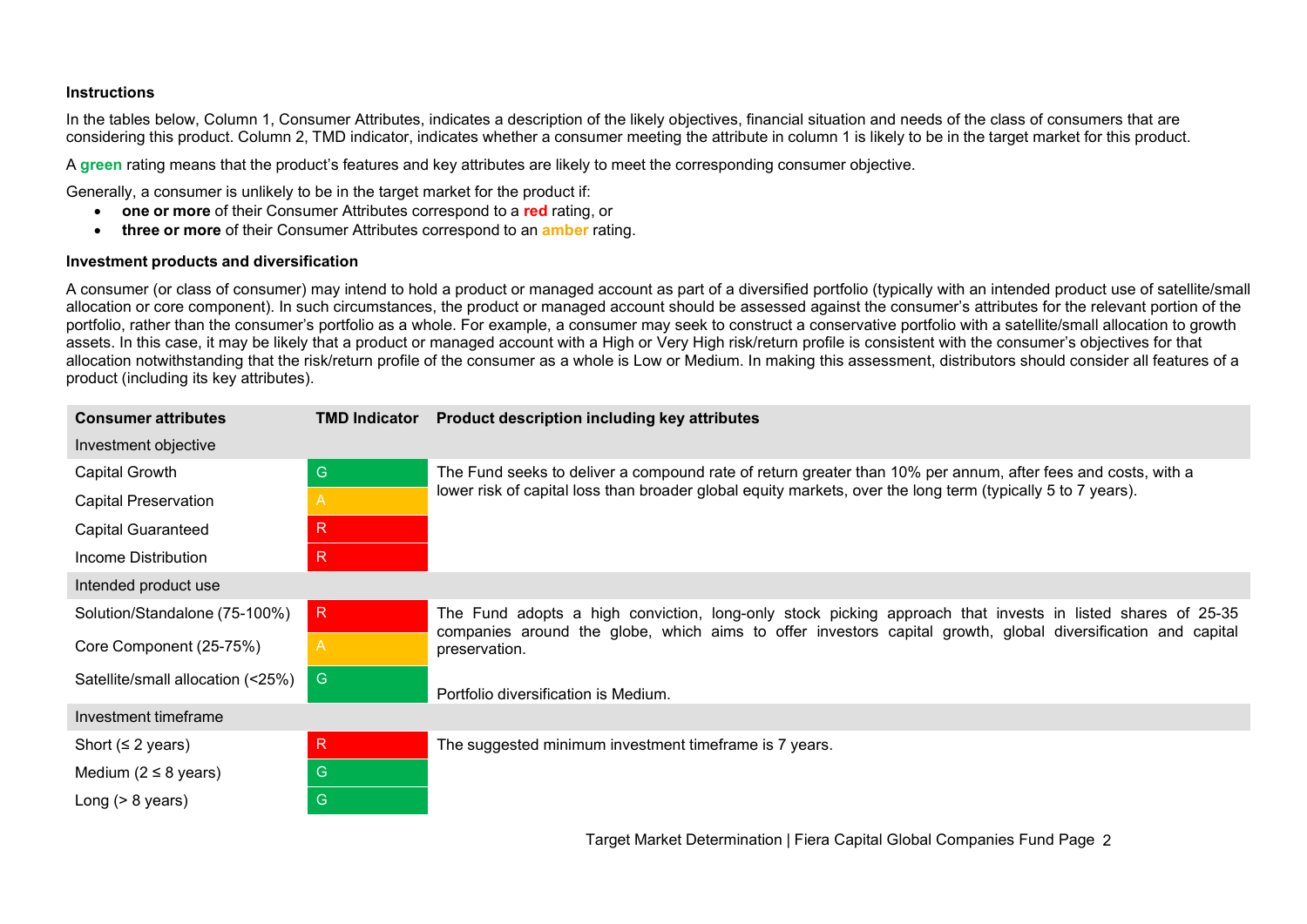| Risk (ability to bear loss) and Return profile |              |                                                                                                                                                                        |  |
|------------------------------------------------|--------------|------------------------------------------------------------------------------------------------------------------------------------------------------------------------|--|
| Low                                            | $\mathsf{R}$ | The Fund has a standard risk measure of 6 (High).                                                                                                                      |  |
| Medium                                         | $\mathsf{A}$ |                                                                                                                                                                        |  |
| High                                           | $\mathsf{G}$ |                                                                                                                                                                        |  |
| Very High                                      | G            |                                                                                                                                                                        |  |
| Need to withdraw money                         |              |                                                                                                                                                                        |  |
| Daily                                          | G            | Under ordinary circumstances, if your application is received by 2.00pm on a Business Day, your units will be issued<br>based on the unit price for that Business Day. |  |
| Weekly                                         | G            |                                                                                                                                                                        |  |
| Monthly                                        | G            |                                                                                                                                                                        |  |
| Quarterly                                      | G            |                                                                                                                                                                        |  |
| Annually or longer                             | G            |                                                                                                                                                                        |  |

## Appropriateness

The Issuer has assessed the product and formed the view that the product, including its key attributes, is likely to be consistent with the likely objectives, financial situation and needs of consumers in the target market as described above, as the features of this product in Column 3 of the table above are likely to be suitable for consumers with the attributes identified with a green TMD Indicator in Column 2.

#### Distribution conditions/restrictions

| <b>Distribution Condition</b>        | <b>Distribution Condition Rationale</b>                                                                  |
|--------------------------------------|----------------------------------------------------------------------------------------------------------|
| There are no distribution conditions | There are no distribution conditions for this product due to its broad application<br>and retail nature. |

### **Review triggers**

Material change to key attributes, fund investment objective and/or fees.

Material deviation from benchmark / objective over sustained period.

Key attributes have not performed as disclosed by a material degree and for a material period.

Determination by the issuer of an ASIC reportable Significant Dealing

Material or unexpectedly high number of complaints (as defined in section 994A(1) of the Act) about the product or distribution of the product.

The use of Product Intervention Powers, regulator orders or directions that affects the product.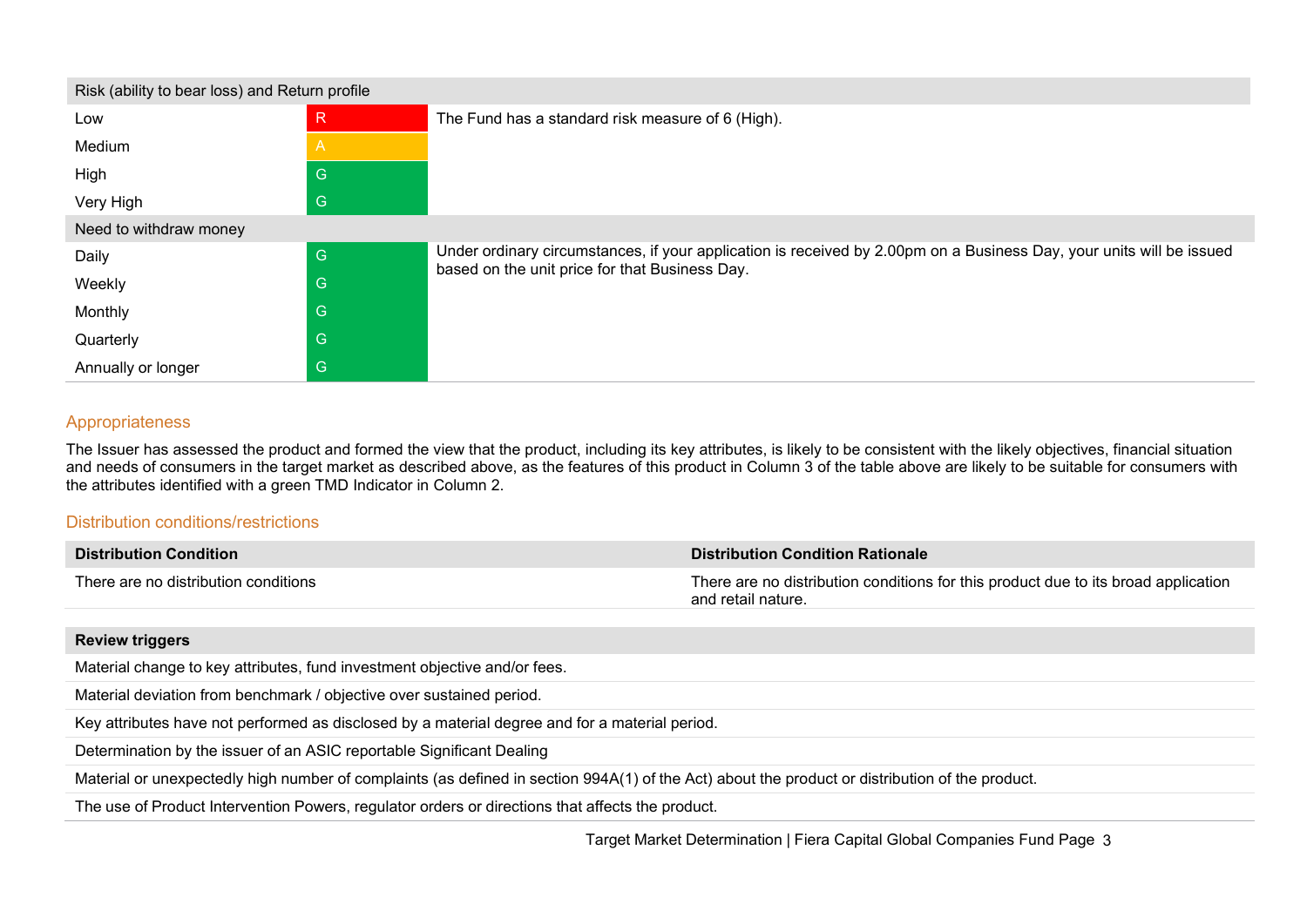| <b>Mandatory review periods</b>                                                                                                                                                                                                  |                           |                                                                                                                             |                                                |
|----------------------------------------------------------------------------------------------------------------------------------------------------------------------------------------------------------------------------------|---------------------------|-----------------------------------------------------------------------------------------------------------------------------|------------------------------------------------|
| Review period                                                                                                                                                                                                                    | Maximum period for review |                                                                                                                             |                                                |
| Initial review                                                                                                                                                                                                                   | 1 year and 3 months       |                                                                                                                             |                                                |
| Subsequent review                                                                                                                                                                                                                | 3 year and 3 months       |                                                                                                                             |                                                |
| <b>Distributor reporting requirements</b>                                                                                                                                                                                        |                           |                                                                                                                             |                                                |
| Reporting requirement                                                                                                                                                                                                            |                           | Reporting period                                                                                                            | Which distributors this requirement applies to |
| Complaints (as defined in section 994A(1) of the Act) relating to<br>the product design, product availability and distribution. The<br>distributor should provide all the content of the complaint, having<br>regard to privacy. |                           | Within 10 business days following end of calendar<br>quarter.                                                               | All distributors                               |
| Significant dealing outside of target market, under s994F(6) of the<br>Act.<br>See Definitions for further detail.                                                                                                               |                           | As soon as practicable but no later than 10<br>business days after distributor becomes aware of<br>the significant dealing. | All distributors                               |
| To the extent a distributor is aware, dealings outside the target<br>market, including reason why acquisition is outside of target<br>market, and whether acquisition occurred under personal advice.                            |                           | Within 10 business days following end of calendar<br>quarter.                                                               | All distributors                               |

Distributors should adopt the FSC data standards for reports to the issuer. Distributors must report to Ironbark by email at [DDO@ironbarkam.com.](mailto:DDO@ironbarkam.com)

#### Important information

This information is current as at the date of this document and provided as a quideline only, it may be subject to change. No recommendation or advice has been given as to whether any investment or strategy may be suitable for you.

Ironbark Asset Management (Fund Services) Limited ABN 63 116 232 154 AFSL 298626 is the responsible entity for the Fund(s) referred to in this document and is the issuer of this TMD. This TMD contains general information only and is not intended to represent specific investment or professional advice. The information does not take into account an individual's personal financial circumstances. The relevant offer document for the Fund(s) is available by contacting Ironbark on 1800 034 402 or at [https://ironbarkam.com/our-funds/.](https://ironbarkam.com/our-funds/) You should consider the offer document before making an investment decision to acquire or to continue to hold units in the Fund. To the extent permitted by law, Ironbark, its employees, consultants, advisers, officers and representatives are not liable for any loss or damage arising as a result of reliance placed on the contents of this TMD. This TMD is not a financial product recommendation or an offer or solicitation with respect to the purchase or sale of any financial product in any jurisdiction. This TMD is not intended for distribution to, or use by, any person or entity in any jurisdiction or country where such distribution or use would be contrary to local law or regulation. Ironbark and its representatives believe that the information in this document is correct at the time of compilation, but no warranty of accuracy or reliability is given and no responsibility arising in any other way for errors or omissions (including responsibilityto any person due to negligence) is accepted by Ironbark. While any forecasts, estimates and opinions in this material are made on a reasonable basis, actual future results and operations may differ materially from the forecasts, estimates and opinions set out in this material. No guarantee as to the repayment of capital or the performance of any product or rate of return referred to in this material is made by Ironbark. No part of this material may be reproduced or distributed in any manner without the prior written permission of Ironbark. Any investment is subject to investment risk, including delays on the payment of withdrawal proceeds and the loss of income or the principal invested.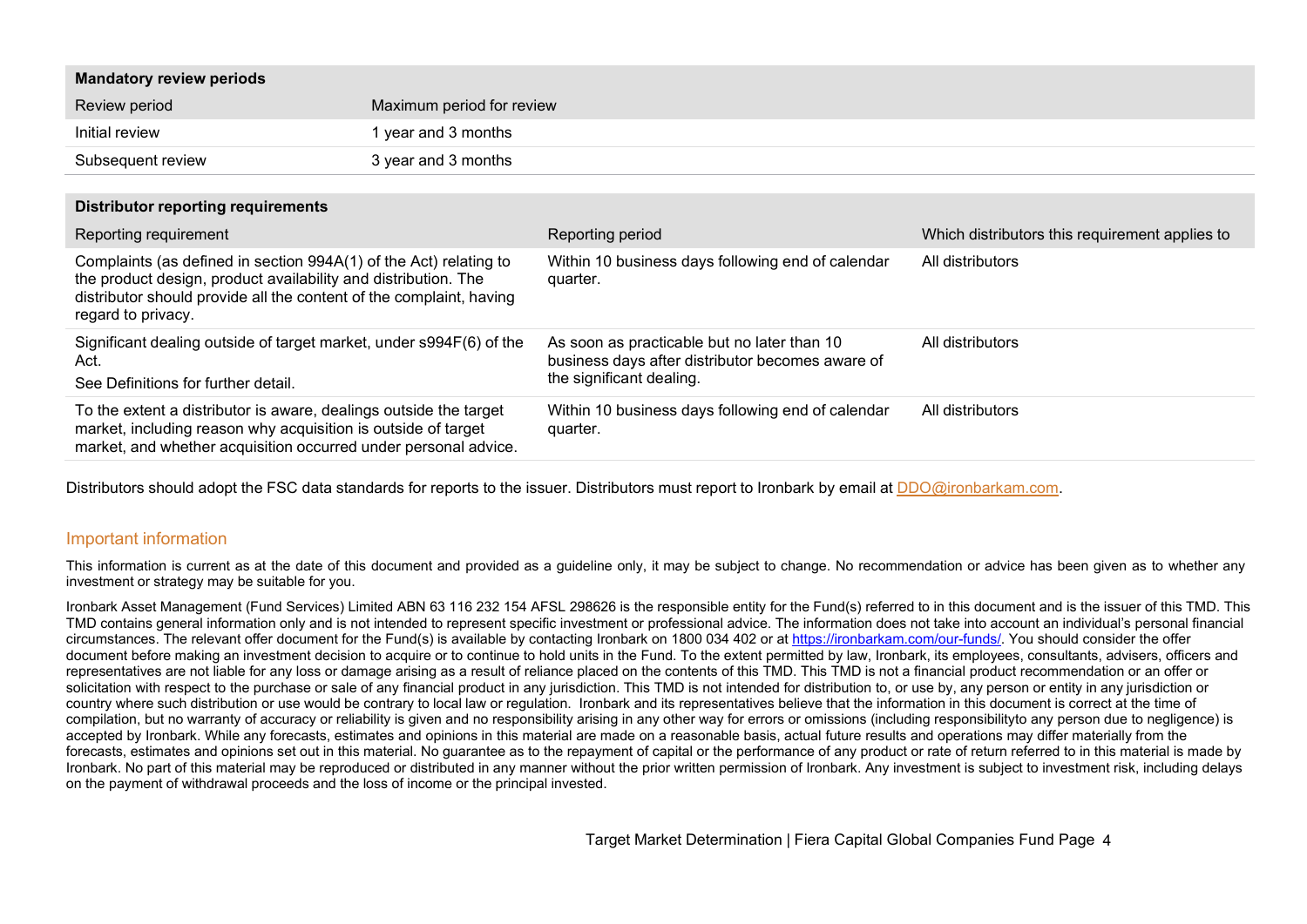# **Definitions**

| <b>Term</b>                                                                                                     | <b>Definition</b>                                                                                                                                                                                                                                                                                                                        |  |
|-----------------------------------------------------------------------------------------------------------------|------------------------------------------------------------------------------------------------------------------------------------------------------------------------------------------------------------------------------------------------------------------------------------------------------------------------------------------|--|
| Consumer's investment objective                                                                                 |                                                                                                                                                                                                                                                                                                                                          |  |
| Capital growth                                                                                                  | The consumer seeks to invest in a product designed to generate capital return. The consumer prefers exposure to growth<br>assets (such as shares or property) or otherwise seeks an investment return above the current inflation rate.                                                                                                  |  |
| Capital preservation                                                                                            | The consumer seeks to invest in a product to reduce volatility and minimise loss in a market down-turn. The consumer prefers<br>exposure to defensive assets (such as cash or fixed income securities) that are generally lower in risk and less volatile than<br>growth investments.                                                    |  |
| Capital guaranteed                                                                                              | The consumer seeks a guarantee or protection against capital loss whilst still seeking the potential for capital growth (typically<br>gained through a derivative arrangement). The consumer would likely understand the complexities, conditions and risks that<br>are associated with such products.                                   |  |
| Income distribution                                                                                             | The consumer seeks to invest in a product designed to distribute regular and/or tax-effective income. The consumer prefers<br>exposure to income-generating assets (typically, high dividend-yielding equities, fixed income securities and money market<br>instruments).                                                                |  |
| Consumer's intended product use                                                                                 |                                                                                                                                                                                                                                                                                                                                          |  |
| Solution/Standalone (75-100%)                                                                                   | The consumer intends to hold the investment as either a part or the majority (up to 100%) of their total investable assets (see<br>definition below). The consumer typically prefers exposure to a product with at least High portfolio diversification (see<br>definitions below).                                                      |  |
| Core Component (25-75%)                                                                                         | The consumer intends to hold the investment as a major component, up to 75%, of their total investable assets (see definition<br>below). The consumer typically prefers exposure to a product with at least Medium portfolio diversification (see definitions<br>below).                                                                 |  |
| Satellite (<25%)                                                                                                | The consumer intends to hold the investment as a smaller part of their total portfolio, as an indication it would be suitable for<br>up to 25% of the total investable assets (see definition below). The consumer is likely to be comfortable with exposure to a<br>product with Low portfolio diversification (see definitions below). |  |
| <b>Investable Assets</b>                                                                                        | Those assets that the investor has available for investment, excluding the family home.                                                                                                                                                                                                                                                  |  |
| Portfolio diversification (for completing the key product attribute section of consumer's intended product use) |                                                                                                                                                                                                                                                                                                                                          |  |
| Low                                                                                                             | Single asset class, single country, low or moderate holdings of securities - e.g. high conviction Aussie equities.                                                                                                                                                                                                                       |  |
| Medium                                                                                                          | 1-2 asset classes, single country, broad exposure within asset class, e.g. Aussie equities "All Ords".                                                                                                                                                                                                                                   |  |
| High                                                                                                            | Highly diversified across either asset classes, countries or investment managers, e.g. Australian multi-manager balanced fund<br>or global multi-asset product (or global equities).                                                                                                                                                     |  |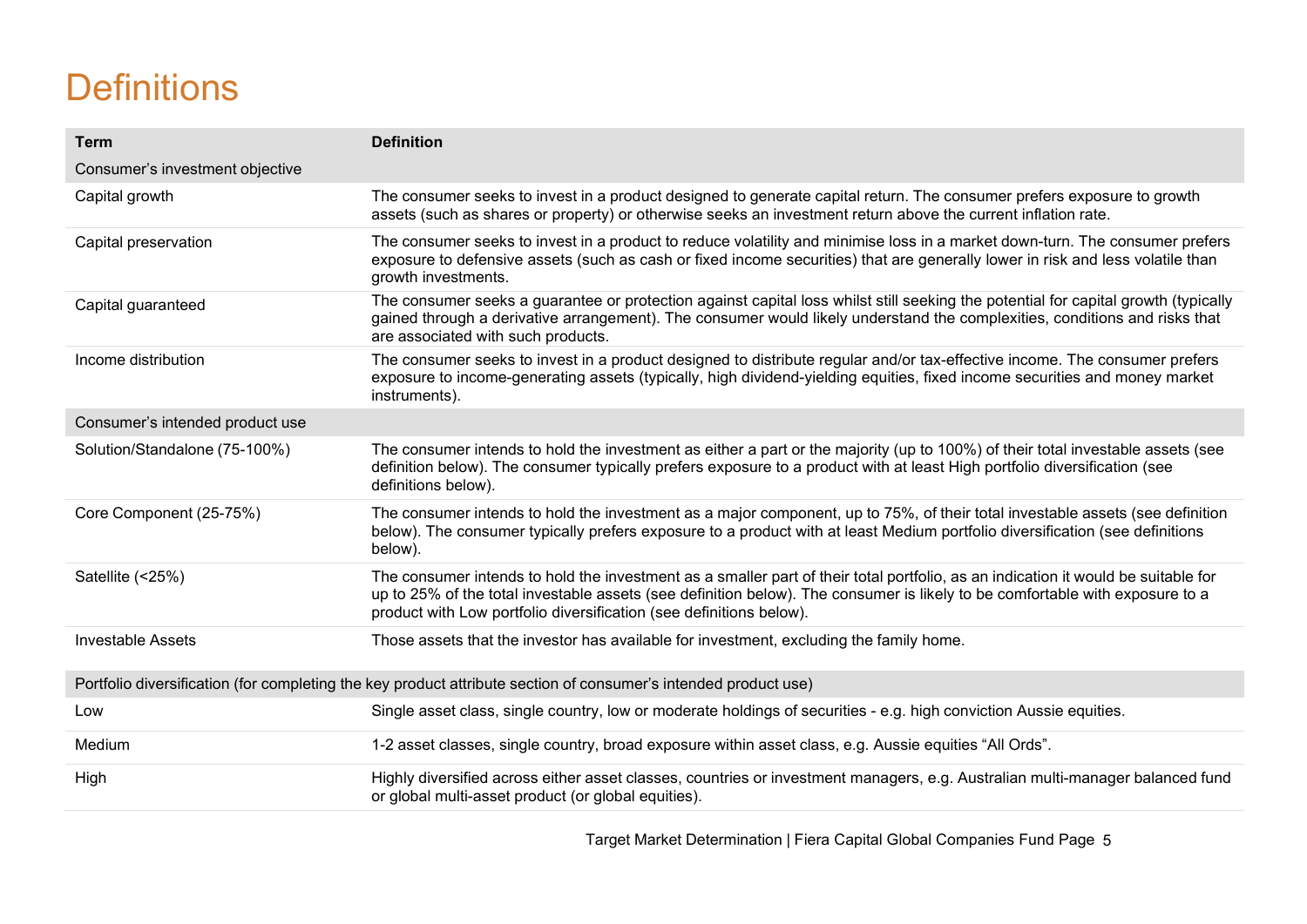| Consumer's intended investment timeframe |                                                                                            |  |
|------------------------------------------|--------------------------------------------------------------------------------------------|--|
| Short ( $\leq$ 2 years)                  | The consumer has a short investment timeframe and may wish to redeem within two years.     |  |
| Medium (> 2 years)                       | The consumer has a medium investment timeframe and is unlikely to redeem within two years. |  |
| Long $(> 8$ years)                       | The consumer has a long investment timeframe and is unlikely to redeem within eight years. |  |
|                                          |                                                                                            |  |

Consumer's Risk (ability to bear loss) and Return profile

Ironbark has adopted the Standard Risk Measure (SRM) to calculate the likely number of negative annual returns over a 20 year period, using the guidance and methodology outlined in the *Standard Risk Measure [Guidance](https://protect-eu.mimecast.com/s/pqPaCwVNmtGRQpvMFVpVgu?domain=urldefense.com) Paper For Trustees*. SRM is not a complete assessment of risk and potential loss. For example, it does not detail important issues such as the potential size of a negative return or that a positive return could still be less than a consumer requires to meet their investment objectives/needs. Where relevant, other risk factors are detailed, such as where some products may use leverage, derivatives or short selling, may have liquidity or withdrawal limitations, or otherwise may have a complex structure or increased investment risks.

| Low                                                   | The consumer is conservative or low risk in nature, seeks to minimise potential losses (e.g. has the ability to bear up to 1<br>negative return over a 20 year period (SRM 1 to 2)) and is comfortable with a low target return profile.                                                                       |
|-------------------------------------------------------|----------------------------------------------------------------------------------------------------------------------------------------------------------------------------------------------------------------------------------------------------------------------------------------------------------------|
|                                                       | Consumer typically prefers defensive assets such as cash and fixed income.                                                                                                                                                                                                                                     |
| Medium                                                | The consumer is moderate or medium risk in nature, seeking to minimise potential losses (e.g. has the ability to bear up to 4<br>negative returns over a 20 year period (SRM 3 to 5)) and comfortable with a moderate target return profile.                                                                   |
|                                                       | Consumer typically prefers a balance of growth assets such as shares, property and alternative assets and defensive assets<br>such as cash and fixed income.                                                                                                                                                   |
| High                                                  | The consumer is higher risk in nature and can accept higher potential losses (e.g. has the ability to bear up to 6 negative<br>returns over a 20 year period (SRM 6)) in order to target a higher target return profile.                                                                                       |
|                                                       | Consumer typically prefers predominantly growth assets such as shares, property and alternative assets with only a smaller<br>or moderate holding in defensive assets such as cash and fixed income.                                                                                                           |
| Very High                                             | The consumer has a more aggressive or very high risk appetite, seeks to maximise returns and can accept higher potential<br>losses (e.g. has the ability to bear 6 or more negative returns over a 20 year period (SRM 7) and possibly other risk factors,<br>such as leverage).                               |
|                                                       | Consumer typically prefers growth assets such as shares, property and alternative assets.                                                                                                                                                                                                                      |
| Consumer's need to withdraw money                     |                                                                                                                                                                                                                                                                                                                |
| Daily/Weekly/Monthly/Quarterly/<br>Annually or longer | The consumer seeks to invest in a product which permits redemption requests at this frequency under ordinary circumstances<br>and the issuer is typically able to meet that request within a reasonable period.                                                                                                |
| <b>Distributor Reporting</b>                          |                                                                                                                                                                                                                                                                                                                |
| Significant dealings                                  | Section 994F(6) of the Act requires distributors to notify the issuer if they become aware of a significant dealing in the product<br>that is not consistent with the TMD. Neither the Act nor ASIC defines when a dealing is 'significant' and distributors have<br>discretion to apply its ordinary meaning. |
|                                                       | The issuer will rely on notifications of significant dealings to monitor and review the product, this TMD, and its distribution<br>strategy, and to meet its own obligation to report significant dealings to ASIC.                                                                                            |

Target Market Determination | Fiera Capital Global Companies Fund Page 6